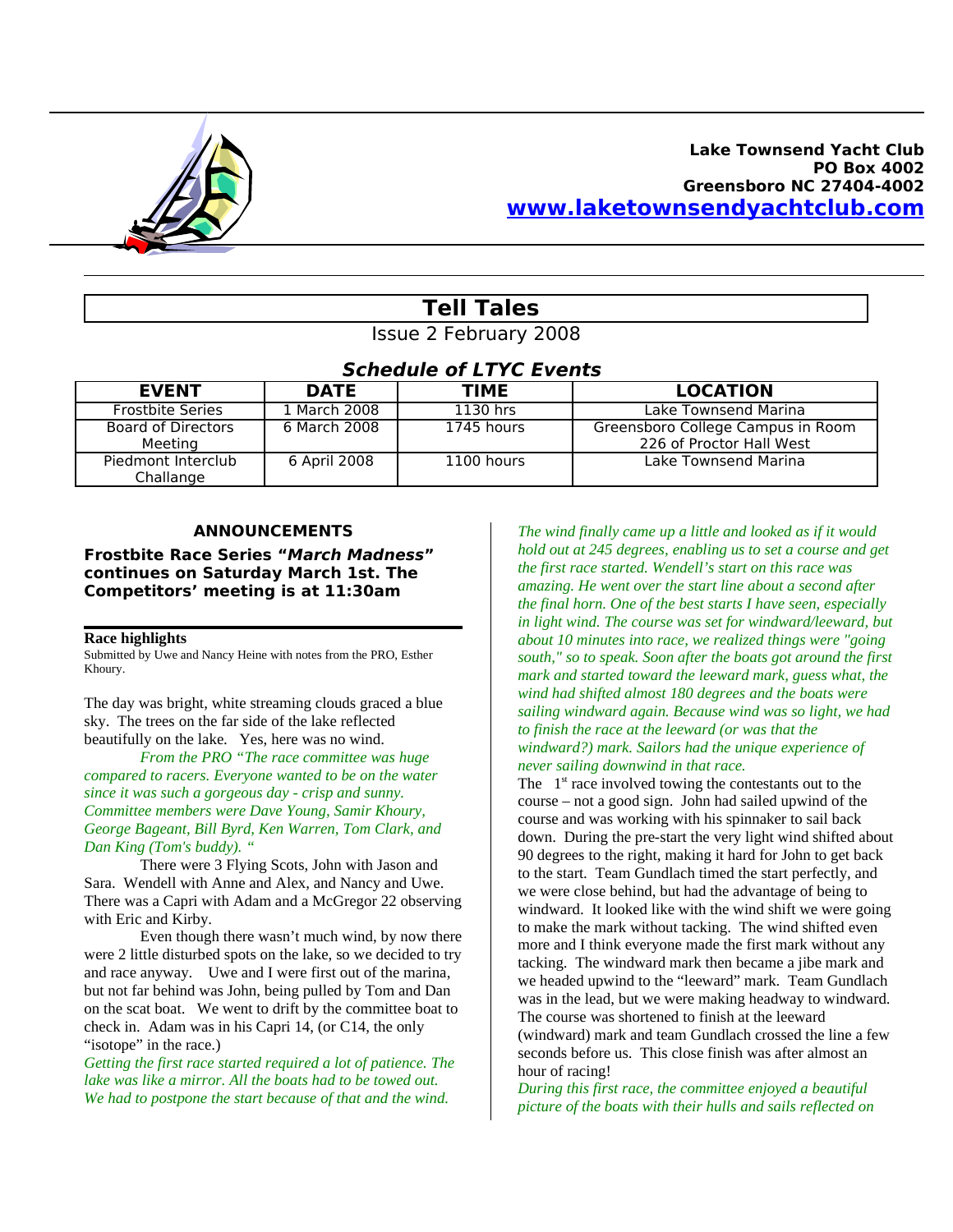*the water.*

*We polled the racers to see if they wanted to try a second race in such light winds. Once they all said yes, the wind gods heard us. Within 3 minutes, the winds had picked up and stayed between 4 and 7 knots for the entire race. It also shifted once again over 90 degrees, and we had to set an entirely new course.*

The 2<sup>nd</sup> race wind had shifted southwest as forecast, filled in great during the pre-start. Wendell got hung up near the committee boat. John and us were closer to the pin end and had great speed crossing the line. This was a three lap race. John rounded the mark first with team Heine and team Gundlach in hot pursuit. Adam was doing a great job single-handing the Capri in this breeze. All three Scots had spinnakers flying and rounded the leeward mark one right after the other. Heading to the windward mark there were several close crosses, lee bow tacks and covering going on. The pack rounded the windward mark in a near replay of the first lap, and the three Scots stayed close for the second downwind run. Nancy and I were neck and neck with John for a while but could not pass since we were to leeward. There was a lead change going upwind where we got ahead of John but as we rounded the windward mark John went wide on a reach and got a great burst of speed where he suddenly got a good lead while we were messing with our spinnaker. With our spinnaker flying we closed the gap and had team Gundlach right behind us, but John still rounded the mark first with no spinnaker. Just like the first race all three Scots crossed the finish line very close together after racing for nearly an hour. The difference was this time we did three laps in an hour instead of ¾ of a lap!

*We had a windward/leeward course 3 times around. Even though the wind was much higher, most of the sailors did not have as good a start as on the first race. However, that didn't seem to stop them once they got started. Even with 3 times around, the Scots all finished within 20 seconds of each other.* 

*Our hats off to Adam on the Capri as well. He was manning it single-handed, and he did an excellent job of staying afloat and giving the Scots some good competition.*

#### **Looking for Sailing Class Assistants:**

It's a great opportunity to improve your own sailing and it's very rewarding. Instructors can always use your help!

#### **Sailing Instructor Training:**

Lake Townsend offers a wonderful sailing education program to our community for both adults and juniors and we are very proud of our sailing program. A large portion of our membership supports these classes and we have a great time teaching others about the sailing we love. Did you know that US SAILING offers certification courses for instructors, and with funding form the Helen Hanley Memorial Foundation, you can offset up to half the cost of the early registration fee. Helen Hanley Memorial Fund

#### <http://www.sayra-sailing.com/pages/hhanley.htm>

**Small Boat Sailing Level 1 Instructor (\$315)** 4/17-4/20 Beaufort, SC 5/22-5/26 Lake Norman, NC 5/23-5/26 Beaufort, NC [http://www.ussailing.org/training/Instructors/SBLevel1/sb\\_i](http://www.ussailing.org/training/Instructors/SBLevel1/sb_instructor.asp) [nstructor.asp](http://www.ussailing.org/training/Instructors/SBLevel1/sb_instructor.asp)

The Small Boat Sailing Instructor Course is designed for sailing instructors who will be teaching beginners how to sail on dinghies, catamarans or small, daysailing keelboats. This course covers sports psychology, sports physiology, lesson planning, classroom, on-the-water teaching techniques and adverse weather activities. Additionally, instructors are evaluated on their sailing and safety boat skills.

#### **Sailing Counselor (\$125)**

5/24-5/24 Arapahoe, NC (Camp Don Lee) 6/18-6/19 Arapahoe, NC (Camp Don Lee) <http://www.ussailing.org/training/Instructors/sc/>

The Sailing Counselor course is designed to prepare camp counselors and staff from community sailing, camp and scouting programs to supervise small boat recreational sailing activities on sheltered and protected waters. The emphasis is on safety and hands-on practice to familiarize candidates with proper boating techniques and terminology.

### **Race Committee Certification - Powerboat Training** April 19, Lake Townsend (Free)

June 28-29, Lake Norman, NC (\$60)

If you've taken the Power Boat Seminar offered by Lake Townsend, and were surprised and delighted at how much you learned from that, then consider signing up for the US Sailing Powerboat Certification Class being offered at Lake Norman. Tom Clark, Eric, and I attended the course four years ago. Have you seen me dock the signal boat? Smooth and easy. My instructor is very proud of me.

#### [http://www.ussailing.org/training/Instructors/PBI/powerboat](http://www.ussailing.org/training/Instructors/PBI/powerboat_instructor.asp) [\\_instructor.asp](http://www.ussailing.org/training/Instructors/PBI/powerboat_instructor.asp)

**US SAILING Instructors, Coaches, and Race Support Boat** Operators, in their duties, exercise precision powerboat skills and a thorough knowledge of how to assist sailors and sailboats. To meet these demands, US SAILING provides a rigorous, hands-on training program. Safe Powerboat Handling is a flexible, entry-level course for both youth and adults, and Safety, Rescue and Support Boat Operator covers precision, powerboat maneuvering techniques, rescue procedures for and race support roles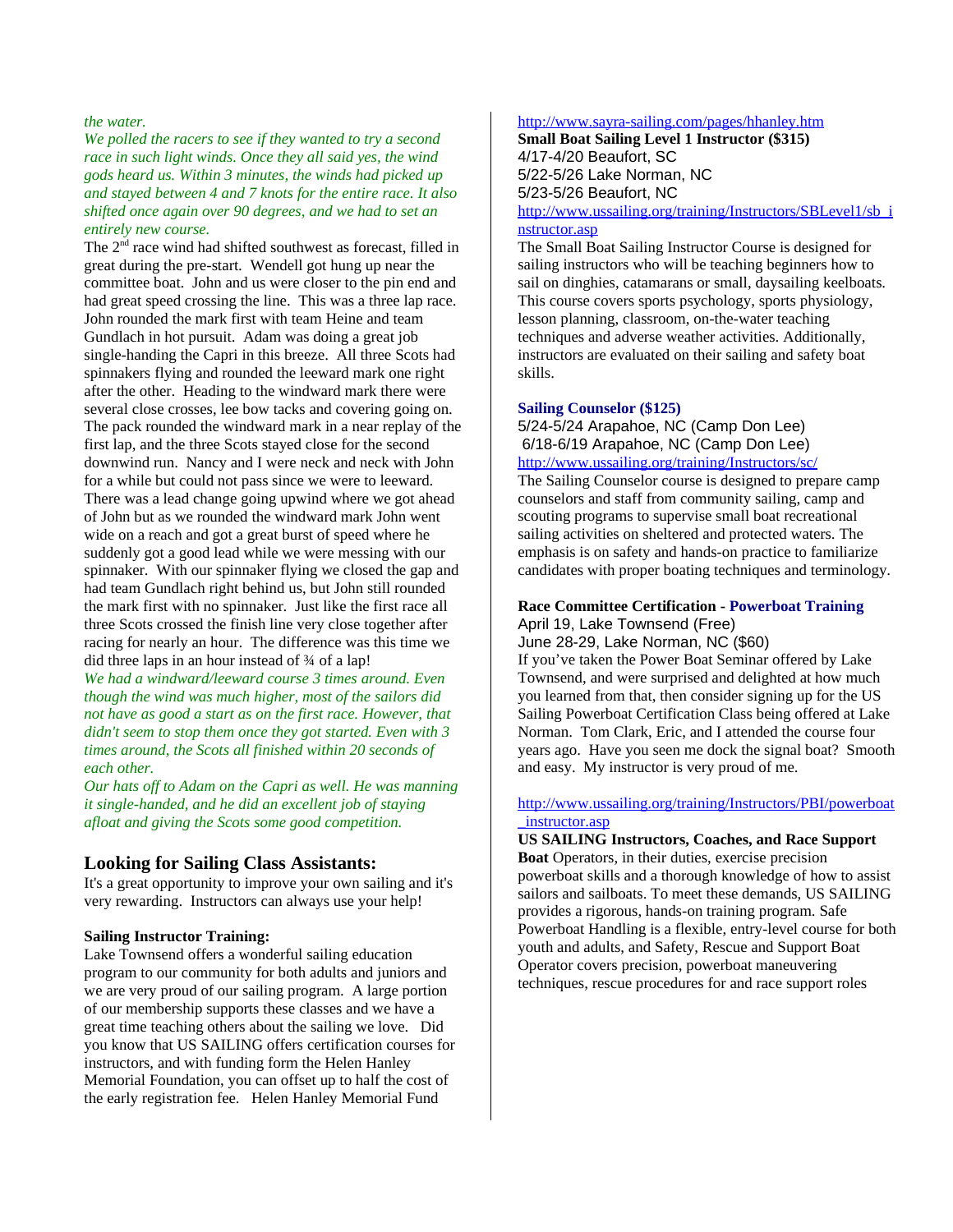#### **Meet Yer Mates!**

Meet your fellow sailors… Starting with the board members, since they are a captive audience! **Meet Yer Mate: Steve Raper**



**What do you do other than sailing?** I have worked in the computer field since 1976 when we had to carve the 0's and 1's into rock tablets with a chisel. Our tools are a little more sophisticated these days and I work for the City of Greensboro as a Database Administrator and

Applications Developer. I enjoy maintaining the club's website, which I first created in 1995, as well as other activities that support and promote the club and sailing.

**What boat(s) do you sail/race?** In March 1987 I bought a 1985 Flying Scot which had only been sailed six times and was showroom new. The owner said he purchased ten Flying Scots at the same time and this is the one he and his son kept. He leased the other boats out for a year, took depreciation and then somehow sold them at a profit. Sounded a little fishy so I called Flying Scot and sure enough he did purchase ten Scots. I stole the boat at about \$3500 less than the boat show price. What a piece of luck! I had taken the sailing class the previous summer and could sail but rigging and sailing my new Scot was going to be a challenge. The next weekend my non-sailing friends Dwight and Glenn and I took it to the lake and luckily the club was having a tune-up race that day. All the Scotters seemed to be as elated as I was about my new boat and helped us rig it. This is when I first met Starling Gunn and Bill Byrd and was my first taste of what a great class the Scot family is. Glenn videotaped the rigging so in case we got it right we could see how to do it next time. Our only goal for the day had been to figure out how to rig the boat and get it out on the water and back without incident. As it turned out, the Scot guys talked us into racing with one of their experienced sailors on the helm and us as crew. I don't have a clue where we finished now but I do remember we had a great time. You know, that seems to be what we remember most in the long run.

**Why did you choose this type of boat?** My sailing instructor, Sam Eich, had Flying Scot 2237 and took me out for my first ride on anything larger than a Sunfish or Phantom. The boat just felt huge and I had flashbacks of the Errol Flynn swashbuckling movies I watched as a kid. We had great wind and the boat was just awesome! That first sail really got me hooked on the Flying Scot. I felt sure that

was what I wanted but over the winter educated myself on the pros and cons of other boats and tried to figure out exactly what I wanted as far as type of boat. I decided it must be a sloop rigged monohull that was comfortable, stable and fast, carried a spinnaker and had room for at least four crew. So, I came back to my first thought and decided on a Scot. Plus, I still think the Scot is the most beautiful boat I've ever seen.

**How long have you been sailing/racing and what got you interested in it? How did you learn about the club?** After I moved to Greensboro I used to take Sunday drives on the outskirts of the city and in the county just to discover what was there. One of the things I discovered was Lake Townsend – I didn't know Greensboro had a lake! That kind of got me thinking about water sports and, not having grown up around water (except ponds for fishing) or boating, I took the Powerboat Squadron class. It was great because it covered everything from trailer hitches to navigation. I later found out that sailing classes were offered by the club at Lake Townsend. So, I took the Learn To Sail class in August 1986 thinking that I would come out and rent a boat a couple of times a summer. Little did I know that this would lead to a profound change in my life. After the class I sailed the rentals, Sunfish and Phantoms, at Lake Townsend and joined the club. I was hooked!

**What do you like best about the sailing/racing?** The main reason I race is for the camaraderie with my friends. Truth be told, I think we would all like to do a horizon job on the fleet in every race  $-$  but, that ain't about to happen! My philosophy about racing has always been this – if you come out and race with yours friends and have fun, regardless of where you finish, then you have won the game of life. There is no better trophy!

**What do you like about Lake Townsend Yacht Club?** The many wonderful people I have come to know over the years and the experiences we've shared have really enriched my life. We are a mobile society and it is always sad when someone moves away because of their job or other reasons. After becoming good friends with Bill and Sonja when they first moved here, at one point, they considered moving back. I *threatened* them with something if they moved. Darn, wish I could remember what that was because it worked and they stayed! I'm so glad because among other things we did an annual cruise on Smith Mountain Lake with them for many years.

**What do you think about the lake?** If your first sailing experience is on Lake Townsend you probably do not fully appreciate the lake. When you start going other places you realize that our home lake has a lot to offer. The jetty where we launch and dock our boats in is protected from the lake. When you go to Jordan, Kerr, Norman and other launch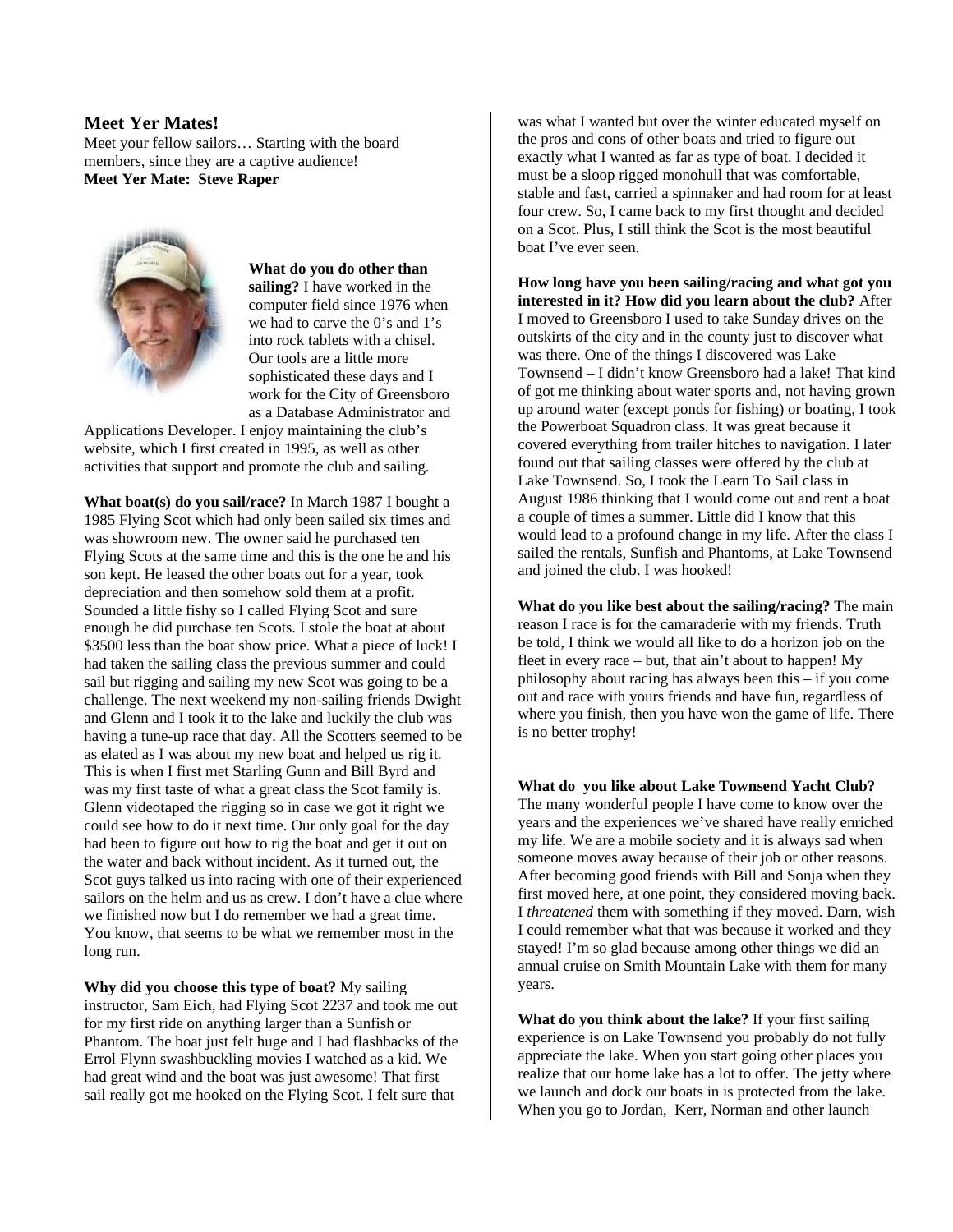points where *what is on the lake is what is on the docks*, you may find that your boat will be bouncing up and down a foot or two just sitting at the docks due to the waves on the lake created by powerboats. Since there is so little powerboat traffic you can sail at Lake Townsend when you simply cannot sail at other lakes due to the chop. It may take six knots or more of wind to overcome the chop whereas you can sail here in even drifting conditions. Also, there are no hazardous overhanging power lines or tree limbs. We are so used to not having to 'look up' as we move the boat around the marina with the mast up that it is easy to forget when we go other places where there may be overhanging tree limbs and power lines just waiting to grab our masts.

**What is your sailing goal for the year?** I really enjoy bringing new people into the sport and getting newer sailors up to speed. It is very gratifying to see them progress and become more confident sailors and surpass what I have done. The Yeoman's class we did last year is the kind of continuing education we need to do more of. Racing is great but I would like to see more events like this where we can do something fun and educational regardless of the experience level.

**What is your favorite sailing story?** This is a long story but I will try to do the Readers Digest version here. It takes place on a beautiful summer day in Charleston, SC where David Layton and I were on his Chrysler 23 and Keith and Wanda Smooth on their Catalina. We were docked at the city marina on the Ashley River and sailed on a reach out past Fort Sumter and the jetty into the ocean for about fifteen miles up the coast along the Isle of Palms. By early afternoon there were beginning to be signs of storms in the distance headed our way. We sailed all the way back on a beat and in some pretty large surf in an effort to get back to the bay before the storm hit. Worse case of bad timing ever – by the time we finally sailed into the bay, the storm jumped right on top of us. Rain so heavy you could only see a few boat lengths and continuous 'straight down' lightning strikes all around us. Yes, we were in the middle of hell! We were motoring by now with David steering and I was sitting in the cockpit with my arms tucked in front of me and my head almost to my knees to make as small a target as possible. There was electricity in the air and on the water. David made the mistake of resting one of his hands on a winch and promptly got shocked. A minute later he did the same thing with the other hand and got shocked again. He looked up at the sky and said "Okay Lord, I get it now". We just had to laugh – it was either that or cry. As we approached the Battery, which is less than a mile from the marina, lightning struck the antenna at the top of the mast. There was a flash with an incredibly loud 'crack' and in the same instant a rattling noise at our feet in the cockpit. Turned out it was the antenna that had been blown off the top of the mast and was spinning like a baton when it shot into the cockpit at speed. We continued down the Ashley

and on to our dock. We hurriedly secured the boat and like magic, the storm, rain and lightning were instantaneous replaced with a clear blue sky. I was feeling pretty calm and talking to Wanda when a worker on a dock cart sneaked up behind us and beeped the horn. I must have jumped a foot straight up in the air and when I landed I realized " I need beer, lots of it and right now!".

#### **What is your favorite sailing story about another club**

**member?** I have several stories that Bill Byrd figures into and this one is from a couple of years ago at one of our after race socials. I don't remember how we got on this topic but Sonja Hughes, Pam Cheek, Bill and I were having a conversation about the relative merits of being a vegetarian. After discussing some of the pros and cons there was a slight lull in the conversation and Bill summed things up nicely by saying "Well… let me put it this way. When I get ready to eat… *something's going to die*!". Bill, I concur!

### **SAILBOATS FOR SALE!**

**1981 Isotope** - \$2500 with sails and a galvanized trailer. Crossbar, dolphin striker, and trampoline have been replaced and an extension added to the righting bar. Good boat for a beginning racer or someone looking to get back into racing. She won the 2005 Governor's Cup and continues to give challenge to the fleet leaders. Eric and I have owned this boat since 1998. She's gotten us hooked on Isotopes, so much so that we are upgrading to a 2006 model.

Boat specifications at [http://www.intl](http://www.intl-fiberglass.com/isotope.html)[fiberglass.com/isotope.html.](http://www.intl-fiberglass.com/isotope.html) Fleet Activities [http://www.intl-fiberglass.com/Isotope](http://www.intl-fiberglass.com/Isotope%20Nationals%202006.html) [%20Nationals%202006.html](http://www.intl-fiberglass.com/Isotope%20Nationals%202006.html) Call or email if interested: 919-732-5410; [joleen.rasmussen@bowebellhowell.com](mailto:joleen.rasmussen@bowebellhowell.com)

**Vanguard 470**, one main, two jibs and a spinnaker and comes with a trailer. We're asking \$1900, but might be willing to negotiate if we get a decent offer soon. Contact Clay Johnson at CLAYCARY@aol.com (The original owner sailed it in the Olympic trials in 2000)

Great providence!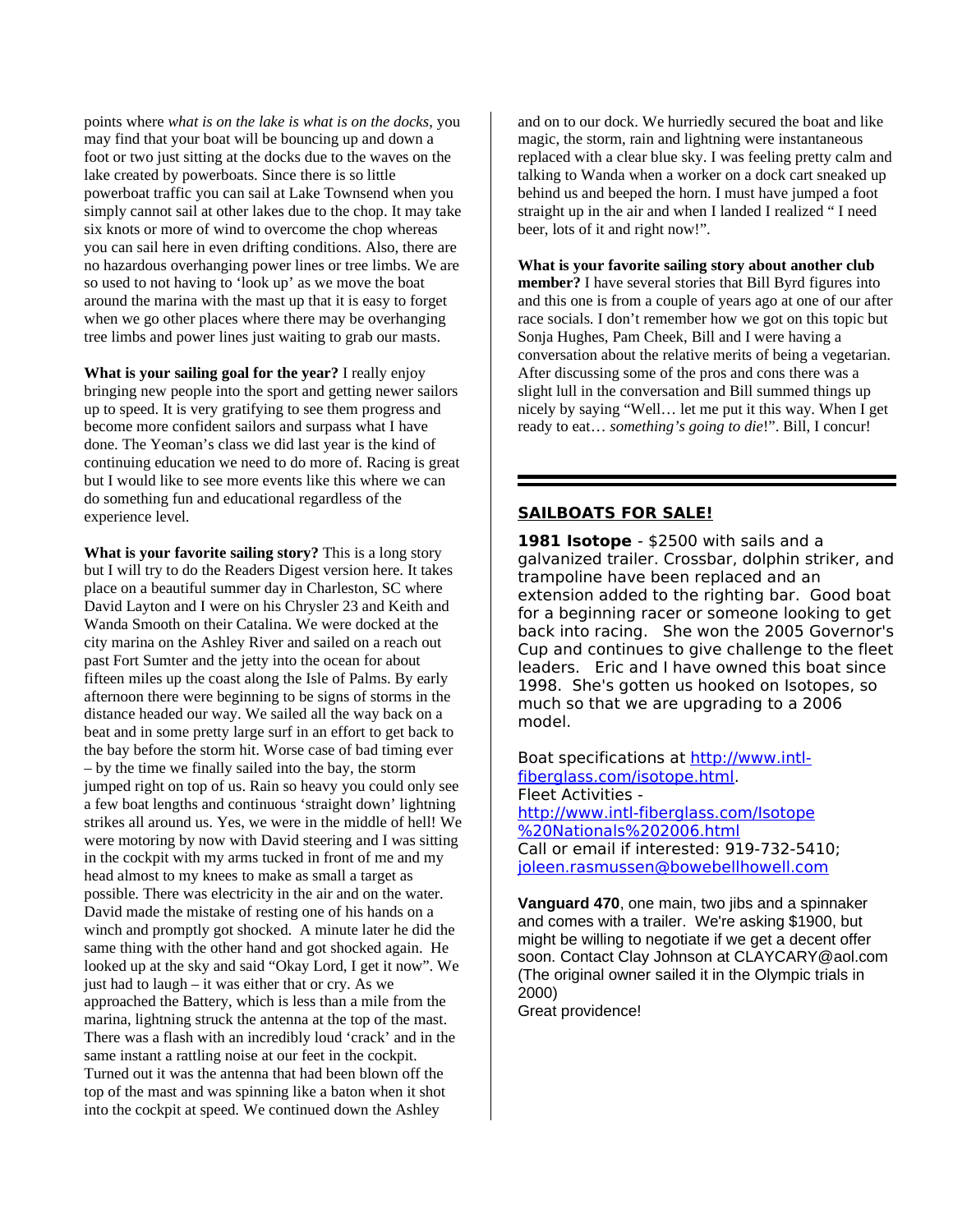**1986 12'2 ft. Howmar daysailer/racer** in good condition for sale in Greensboro. Designed by Sparkman and Stephens. A very fast fun boat. 90 sq. ft. of sail with jib and spinnaker. Beam 4'10". '86 w/ long trailer. \$1500 for both, includes all sails, etc. Appraisal done in 2004. Call Carole Drexel - (336) 274-4789 or [cdrexel@triad.rr.com](mailto:cdrexel@triad.rr.com)

**14 Force 5 sailboat** with trailer - \$550. Ready to sail. Excellent boat for single-handed daysailing and racing. Contact David Layton at 336-643-0282.

Let's Go Sailing!





**2nd Annual Piedmont Interclub Challenge Sunday, April 6, 2008 Lake Townsend Yacht Club**

**vs.**

# **Carolina Sailing Club**

To promote sailing and interclub camaraderie in the Piedmont region of North Carolina, Lake Townsend Yacht Club challenges the Carolina Sailing Club to a one day competition. TUNE-UP

Lake Townsend invites Carolina Sailing Club participants for a day of Tune-Up Racing on Saturday, followed by a social. Boats may be left rigged overnight. Competitors Meeting is at 10:00, racing til about 3:00 pm.

SUNDAY REGATTA SCHEDULE Competitors Meeting: 11:00 am First Signal: 12:00 pm FURTHER INFORMATION Joleen Rasmussen, Lake Townsend Yacht Club: ejrasmussen@mindspring.com Dave Puckett, Carolina Sailing Club: [dpuckett@protospeed.com](mailto:dpuckett@protospeed.com)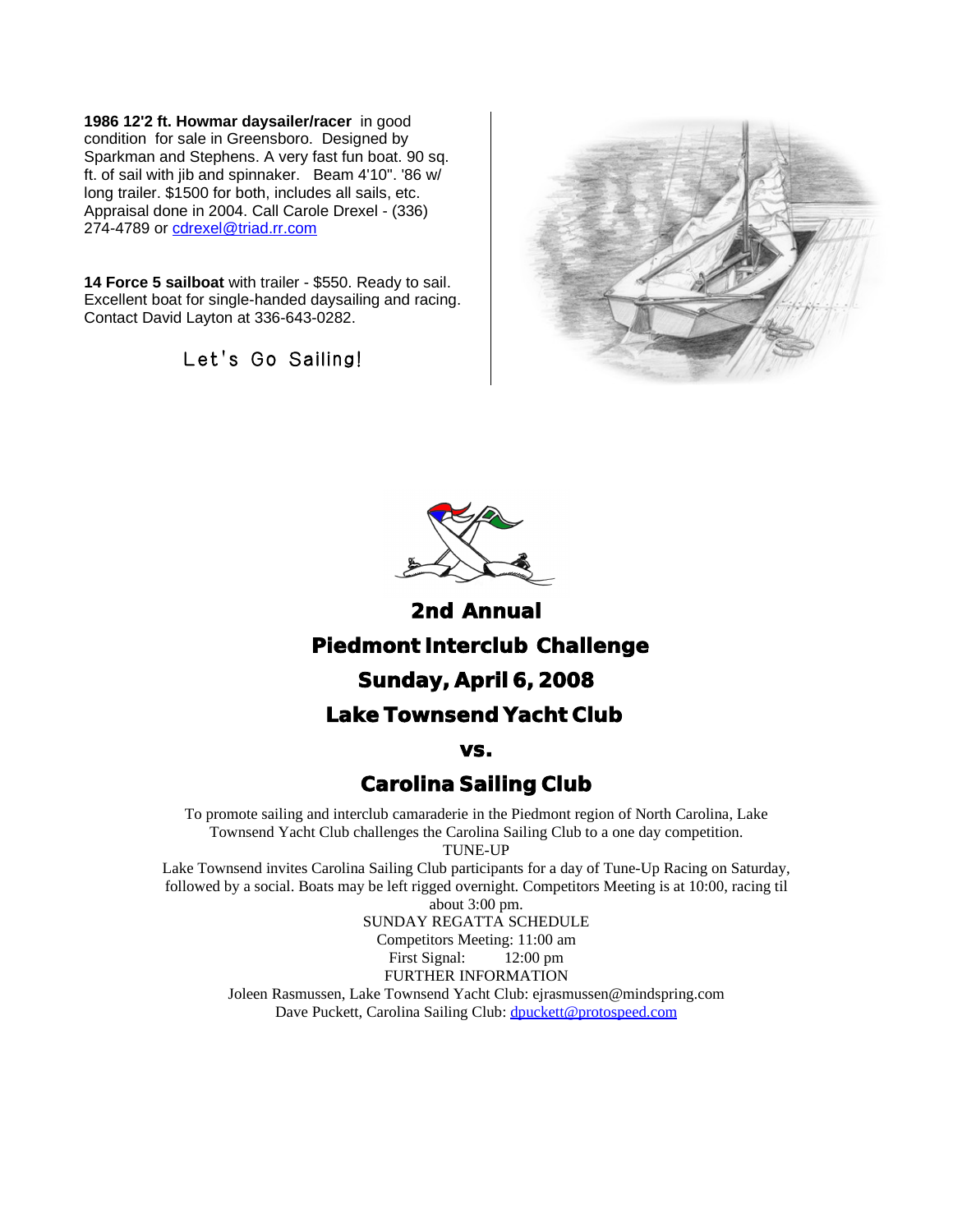| <b>Lake Townsend Yacht Club Help Lines</b>                                                             |                                                                                                      |  |  |  |  |  |  |  |  |  |
|--------------------------------------------------------------------------------------------------------|------------------------------------------------------------------------------------------------------|--|--|--|--|--|--|--|--|--|
| Commodore:<br>John Hemphill<br>336 632-0864 R                                                          | <b>Starling Gunn</b><br>Cruising:<br>336 939-2508 R                                                  |  |  |  |  |  |  |  |  |  |
| jmhemphill@gborocollege.edu                                                                            | justbgunn@bellsouth.net                                                                              |  |  |  |  |  |  |  |  |  |
| Races:<br>Joleen Rasmussen<br>919 732-5410R<br>(Vice Commodore)                                        | <b>Membership:</b><br>Kim Kirsh<br>336 851-5229 R                                                    |  |  |  |  |  |  |  |  |  |
| joleen.Rasmussen@bowebellhowell.com                                                                    | kkirsh@triad.rr.com                                                                                  |  |  |  |  |  |  |  |  |  |
|                                                                                                        | Sonja Hughes, smhuges@infonline.net<br>Social:                                                       |  |  |  |  |  |  |  |  |  |
| <b>Education:</b><br><b>Steve Raper</b><br>(Rear Commodore)<br>336 288-3762 R                          | Sam Reichelson, reichelson@cs.com                                                                    |  |  |  |  |  |  |  |  |  |
| Steve.raper@greensboro-<br>nc.gov                                                                      | <b>Junior Sailing:</b><br>David Duff<br>336 282-7773 R                                               |  |  |  |  |  |  |  |  |  |
| Finance:<br><b>David Raper</b><br>336 6432-7071 R<br>(Treasurer)<br>Gwynedd22@bellsouth.net            | David.Duff@analog.com<br><b>Mayor's Cup Regatta:</b>                                                 |  |  |  |  |  |  |  |  |  |
| <b>Publicity/History:</b><br><b>David Young</b><br>336 545-1655<br>(Secretary)<br>dwyoung@triad.rr.com | <b>Newsletter/Directory:</b><br><b>Uwe and Nancy Heine</b><br>336 585-0951 R<br>heineu@bellsouth.net |  |  |  |  |  |  |  |  |  |
| <b>Fred Lupton</b><br><b>Property:</b><br>336 288-4284<br>lupton4@aol.com                              | Webmaster:<br><b>Steve Raper</b><br>Steve.raper@greensboro-nc.gov                                    |  |  |  |  |  |  |  |  |  |

## **Call People. Go Sailing**

In an effort to involve more sailors in the Club's Sailing Events and Racing Programs, this "Available to Crew" list is published in each newsletter. The people listed have taken our Learn to Sail class or have other previous sailing experience and are looking to get more time on the water. So, if you have a boat and would like to participate in the Summer or Frostbite Race Series, why don't you call one of these folks for your crew? Alternatively, if you need a cruising partner on your boat or would like to team with someone on one of the city sailboats for a day sail or a race, contact someone on this list. If you would like to add your name to the list, contact Uwe Heine, Newsletter Committee (See the Help Lines box located in this newsletter).

| <b>Available To Crew</b> |                   |                   |                          |  |  |  |  |  |  |
|--------------------------|-------------------|-------------------|--------------------------|--|--|--|--|--|--|
| <b>Name</b>              | <b>Home Phone</b> | <b>Work Phone</b> | E-mail                   |  |  |  |  |  |  |
| Bill Byrd                | 336-635-1926      | N/A               |                          |  |  |  |  |  |  |
| <b>Chip Cromartie</b>    | 336-601-0464      | 336-274-3559      | cromartie@triad.rr.com   |  |  |  |  |  |  |
| Paul/Jean Leslie         | 336-668-2874      | 336-272-7102 x276 | lesliep@gborocollege.edu |  |  |  |  |  |  |
| Cynthia & Sam Reichelson | 336-540-1279      | 336-273-2511      | reichelson@cs.com        |  |  |  |  |  |  |
| <b>Catherine Clark</b>   | 336-315-0414      |                   |                          |  |  |  |  |  |  |
| Mike Bianco              | 336-299-4461      |                   | mfbyanko@aol.com         |  |  |  |  |  |  |
| Keith and Kelly Francies | 366-292-9042      | 336-362-5335      | keith.francies@davey.com |  |  |  |  |  |  |